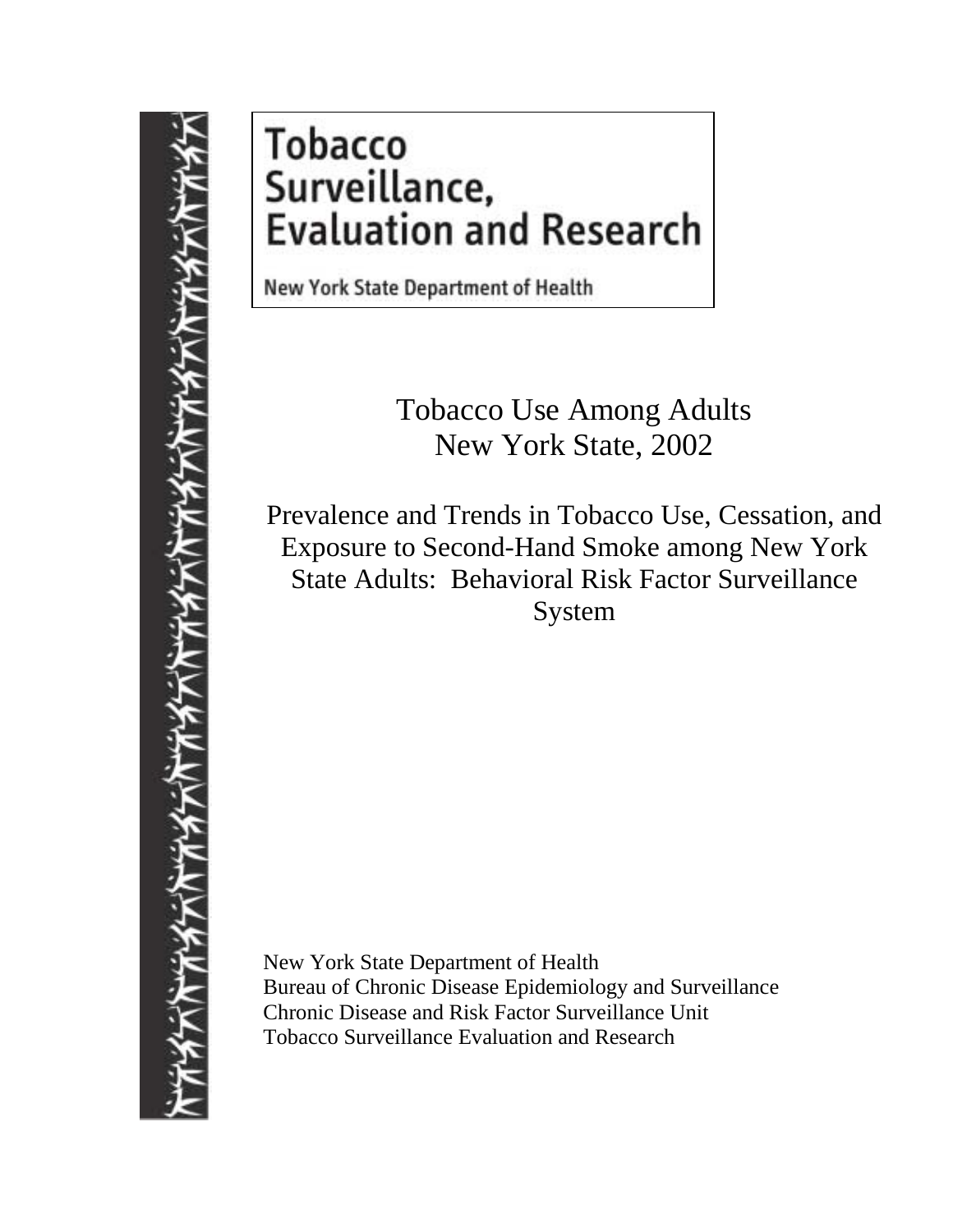## Executive Summary

This report summarizes information obtained from the Behavioral Risk Factor Surveillance System (BRFSS) for 2002 regarding rates of cigarette use, cessation, and exposure to second-hand smoke in New York State adults.

This report is intended for tobacco control program staff, researchers, healthcare providers, local health departments and community partners. Information provided includes comparisons of findings for 2002 to previous year's BRFSS results pertaining to key program indicators of: (1) prevalence of current smokers including everyday and some day smokers, (2) number of cessation attempts within the past 12 months, (3) information on media and marketing, and (4) exposure to second-hand smoke.

This information supports the programmatic goals of the New York State Tobacco Control Program, which are to: (1) prevent the initiation of tobacco use among youth and young adults, (2) promote cessation from tobacco use, (3) eliminate exposure to second-hand smoke, and (4) decrease the social acceptability of tobacco use.

Key findings from this report show non-significant changes in prevalence of current smokers in New York State overall (23.2% in 2001 to 22.3% in 2002), with significant decreases among women aged 18-24 years (35.5% in 2001 to 21.7% in 2002, p<0.05), and aged 25-34 years (23.5% in 2001 to 17.4% in 2002, p<0.05). The statewide rate of current everyday smokers decreased significantly from 19.2% in 1996 to 16.9% in 2002, p<0.05. Significant decreases in prevalence of current smokers in New York City were observed among specific population groups; the frequency of current smokers aged 18-24 years declined from 29.4% in 2001 to 15.2% in 2002 ( $p=0.01$ ), and, the frequency of smoking among individuals with 4 or more years of college education decreased from 19.7% in 2001 to 12.1% in 2002 (p<0.01). Rates of individuals who are some day smokers for New York City decreased significantly from 7.9% in 2001 to 5.0% in 2002 (p=0.01).

Significant increases in the number of current smokers who made at least one attempt to stop smoking cigarettes in the past 12 months occurred in both New York State and New York City. In New York State, 62.5% of current smokers made an attempt to quit smoking in 2002, an increase from 57.2% in 2001 (p<0.05). In New York City, 68.5% of current smokers made a quit attempt in 2002, up from 59.1% in 2001 (p<0.05).

Of special note is the 73.5% rate for Black smokers in New York State who have made a quit attempt in the past 12 months, which nearly matches the Healthy People 2010 target for cessation attempts of 75%.<sup>1</sup>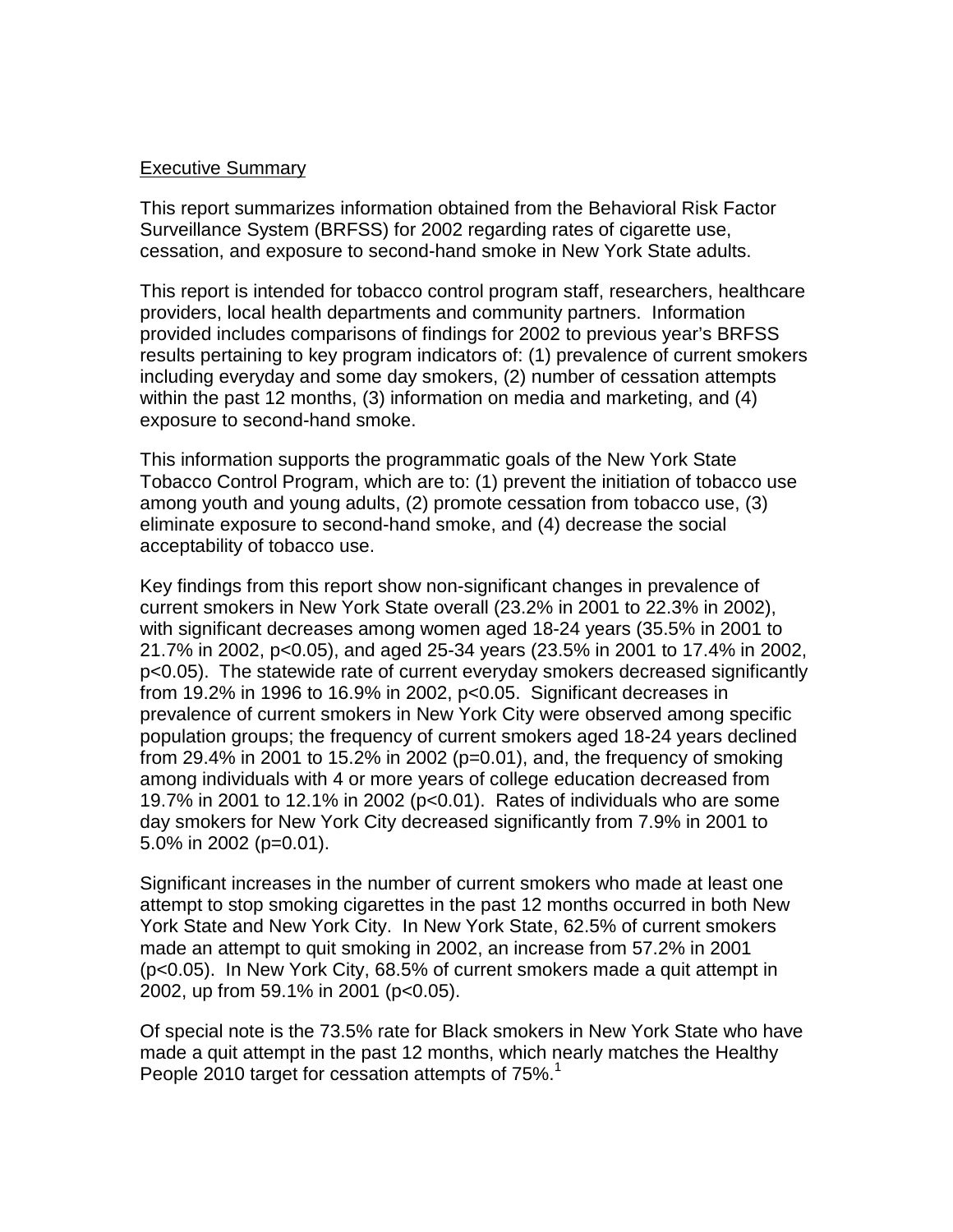Cessation information is disseminated to the public through various media marketing venues. Cessation information provided on television and radio reached more than 85% of adult smokers, whereas information from billboards, health care providers and family/friends reached approximately 55% of the adult smoking population with cessation information.

Rules regarding smoking in the home have become more stringent in residences where a smoker resides. The percentage of smokers in New York State who allow smoking in some places in the home decreased significantly from 33.8% in 2000 to 27.2% in 2002 (p<0.05) and the percentage of smokers who do not allow smoking anywhere in the home increased significantly from 28.6% in 2000 to 36.1% in 2002 (p<0.05).

Progress toward Tobacco Control Program goals to promote cessation and eliminate exposure to secondhand smoke has been made. Increased cessation attempts by everyday smokers, the broad dissemination of cessation information, and the greater stringency regarding secondhand smoke exposure in the home all suggest that important changes are underway. These changes may be attributed to multiple causes that include the combined efforts of interventions of the Tobacco Control Program, its community partners, media efforts for clean indoor air and legislative efforts that have increased the cost of cigarettes.

Continued progress towards Tobacco Control Program goals is expected as the New York State Clean Indoor Air Law of 2003 takes effect and coordinated tobacco control action takes place across the state. Statewide evaluation and surveillance is key to providing feedback regarding program progress and its efforts toward achieving program goals and objectives.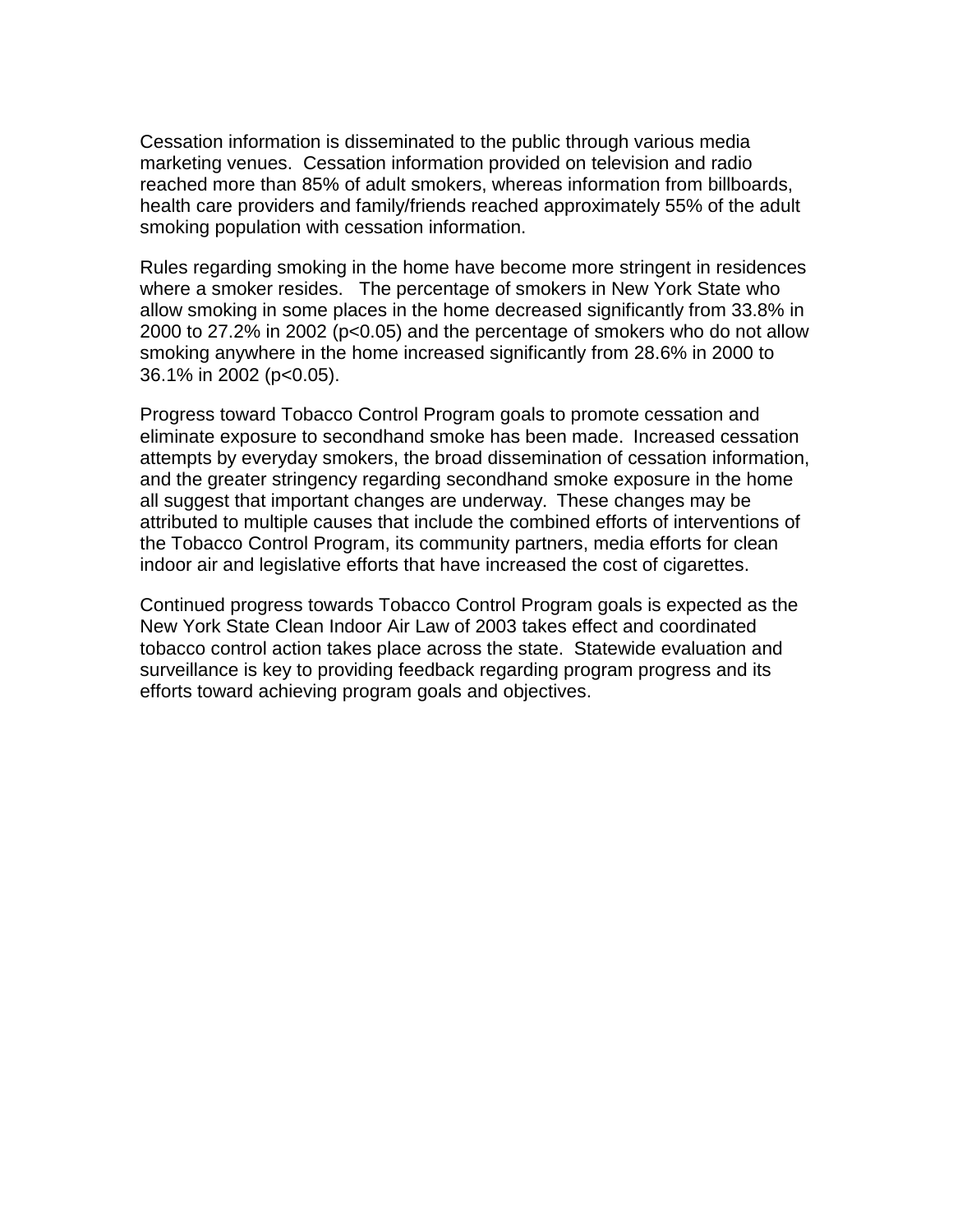## Methodology

The Behavioral Risk Factor Surveillance System (BRFSS) is an annual randomdigit-dialing telephone survey of the civilian non-institutionalized adult population designed by the Centers for Disease Control and Prevention (CDC) to monitor trends in the prevalence of behavioral risk factors and utilization of preventive services associated with the leading causes of illness, injury, disability, and death in the population. The survey has been conducted annually in the State since 1985, and knowledge gained from this survey is used to inform and guide the New York State Tobacco Control Program's efforts. <sup>2</sup>

SAS and SUDAAN (Software Statistical Analysis of Correlated Data) software were used for the data analysis which includes frequencies and crosstabulations, computation of 95% confidence intervals and statistical tests of significance.<sup>3</sup>

Information is reported for the geographic regions of New York State, New York City and New York State exclusive of New York City, referred to as the rest of the state.

Current cigarette smokers are those who have smoked at least 100 cigarettes in a lifetime and currently smoke everyday or some days. Everyday smokers are those who now smoke every day. Some day smokers are those who now smoke cigarettes some days, but not every day.

Cessation rates are determined by those current smokers who have indicated they had stopped smoking for one day or longer during the past 12 months because they were trying to quit smoking.

#### Prevalence of Current Smokers

Prevalence of current smokers in New York State decreased slightly from 23.2% in 2001 to 22.3% in 2002. A larger reduction of current smokers was observed among those in New York City from 21.1% to 18.6%, and no change was noted for those in the rest of state. None of these changes were statistically significant (see Tables 1-3).

Prevalence of current smokers by gender, age, race and educational status in New York State, New York City and the rest of the state showed significant decreases among smokers aged 18-24 years in New York City, from 29.4% in 2001 to 15.2% in 2002 (p=0.01), and among smokers with 4 or more years of college education, from 19.7% in 2001 to 12.1% in 2002 (p<0.01) (see Tables 1- 3).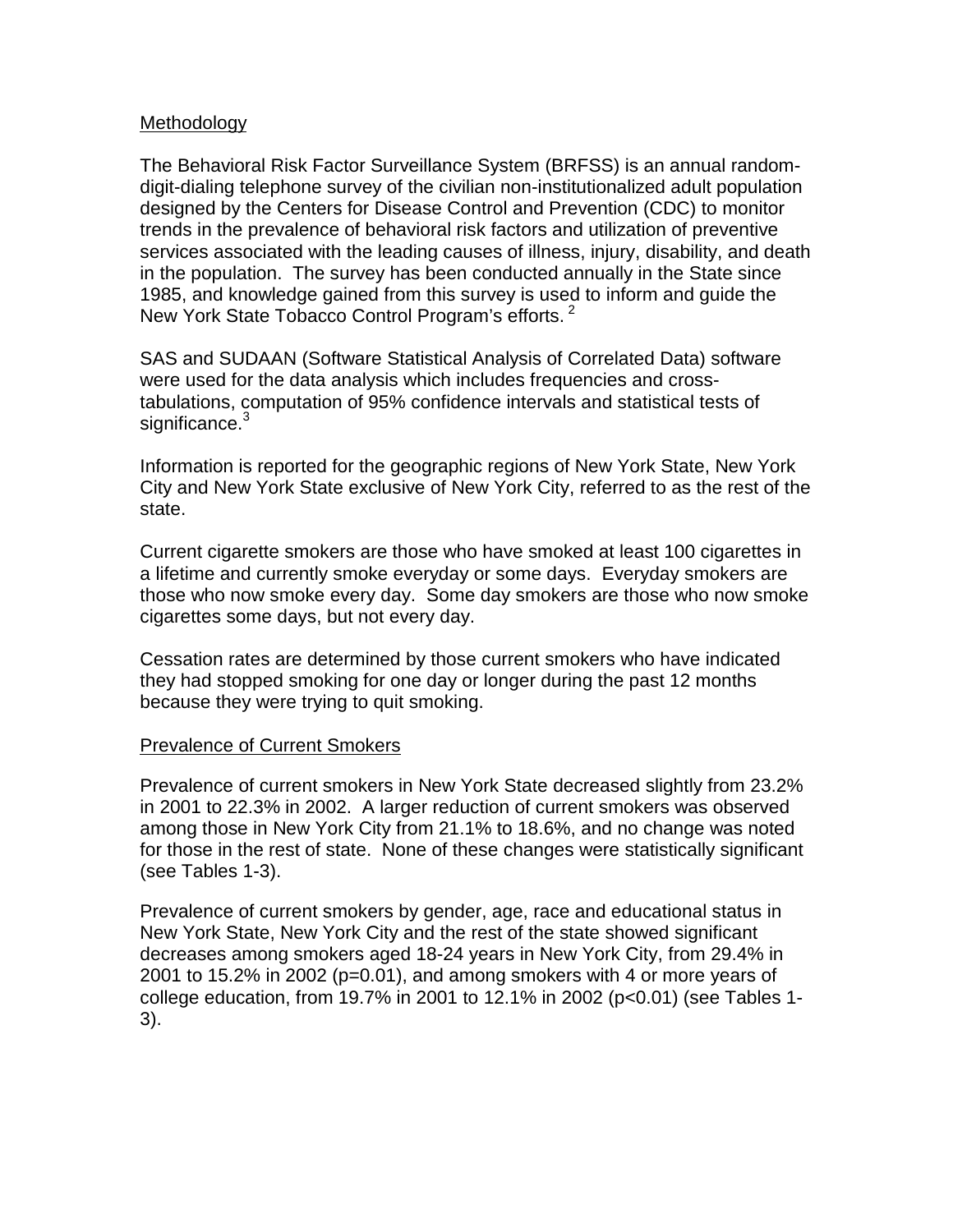Figures 1 and 2 show rates of current smokers by gender and age for New York State. Smoking among females aged 18-24 years decreased significantly from 35.5% in 2001 to 21.7% in 2002 (p<0.05) and for those aged 25-34 years from 23.5% in 2001 to 17.4% in 2002 (p<0.05).

Between 1996 and 2002, significant reductions in the proportion of current smokers who smoke daily and significant increases in the proportion of current smokers who smoke only some days, have been noted statewide (see Table 4). For New York City, a significant reduction of some day smokers occurred, from 7.9% in 2001 to 5.0% in 2002 (p=0.01) (see Table 5).

The average number of cigarettes smoked per day by everyday smokers did not change significantly from 2000 to 2002 for smokers in New York State, New York City or the rest of the state.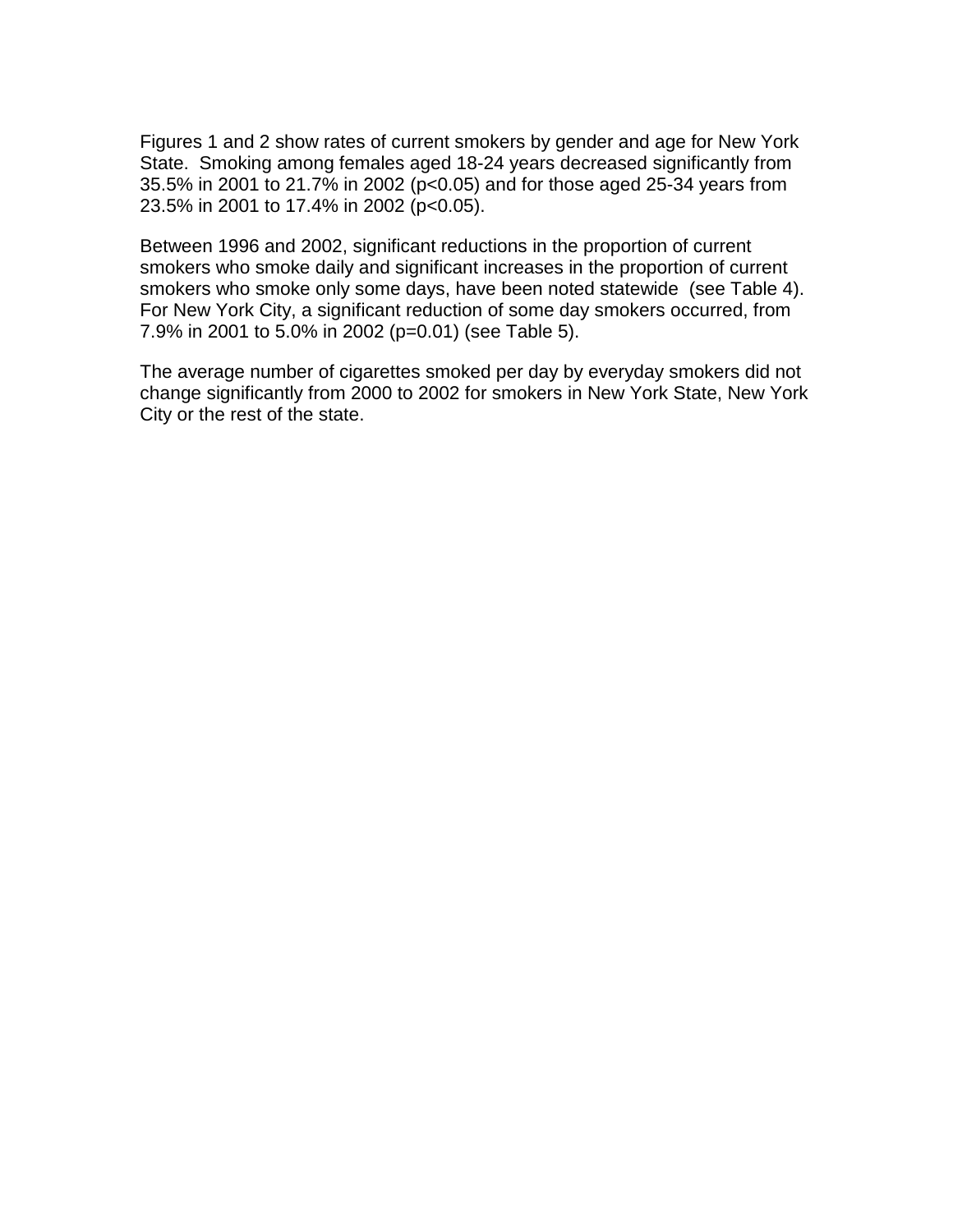| <b>New York State</b> |            |      | 2001 |              |      | 2002 |              |
|-----------------------|------------|------|------|--------------|------|------|--------------|
|                       |            | n    | %    | $C.I.**$     | n    | %    | $C.I.**$     |
| Total                 |            | 3882 | 23.2 | 21.6-24.8    | 4449 | 22.3 | 20.8-23.8    |
|                       | Male       | 1607 | 26.1 | 23.6-28.6    | 1748 | 25.8 | 23.3-28.3    |
| Gender                | Female     | 2275 | 20.7 | 18.7-22.7    | 2701 | 19.2 | 17.5-20.9    |
|                       |            |      |      |              |      |      |              |
|                       | 18-24      | 317  | 33.0 | 26.7-29.3    | 331  | 29.0 | 23.2-34.8    |
|                       | 25-34      | 796  | 28.7 | 25.0-32.4    | 829  | 23.9 | 20.5-27.3    |
|                       | 35-44      | 874  | 26.3 | 22.8-29.8    | 928  | 27.5 | 24.1-30.9    |
| Age (yrs.)            | 45-54      | 748  | 25.5 | 22.0-29.0    | 888  | 23.7 | 20.4-27.0    |
|                       | 55-64      | 480  | 17.2 | 13.3-21.1    | 595  | 19.3 | 15.4-23.2    |
|                       | $65+$      | 596  | 10.8 | $8.1 - 13.5$ | 815  | 10.7 | $8.1 - 13.3$ |
|                       |            |      |      |              |      |      |              |
|                       | White, Non | 2761 | 24.9 | 23.0-26.5    | 3188 | 23.2 | 21.5-24.9    |
|                       | -Hispanic  |      |      |              |      |      |              |
| Race/                 | Black, Non | 361  | 17.9 | 13.4-22.4    | 424  | 19.7 | 15.3-24.1    |
| Ethnicity             | -Hispanic  |      |      |              |      |      |              |
|                       | Hispanic   | 478  | 21.9 | 17.5-26.3    | 460  | 21.5 | 16.9-26.1    |
|                       | Other      | 224  | 21.4 | 15.1-27.7    | 310  | 21.7 | 16.1-27.3    |
|                       |            |      |      |              |      |      |              |
|                       | $<$ High   | 383  | 29.7 | 24.2-35.2    | 437  | 32.1 | 26.9-37.3    |
|                       | School     |      |      |              |      |      |              |
|                       | High       | 1052 | 27.9 | 24.9-30.9    | 1272 | 26.7 | 23.8-29.6    |
| Education             | School     |      |      |              |      |      |              |
|                       | Some       | 1004 | 25.3 | 22.0-28.6    | 1089 | 24.4 | 21.2-27.6    |
|                       | College    |      |      |              |      |      |              |
|                       | College    | 1431 | 14.8 | 12.7-16.9    | 1632 | 13.1 | 11.2-15.0    |
|                       | Grad+      |      |      |              |      |      |              |

Table 1. Percent of adult current cigarette smokers by socio-demographic characteristics for New York State: New York State BRFSS 2001 and 2002.

No significant changes from 2001-2002.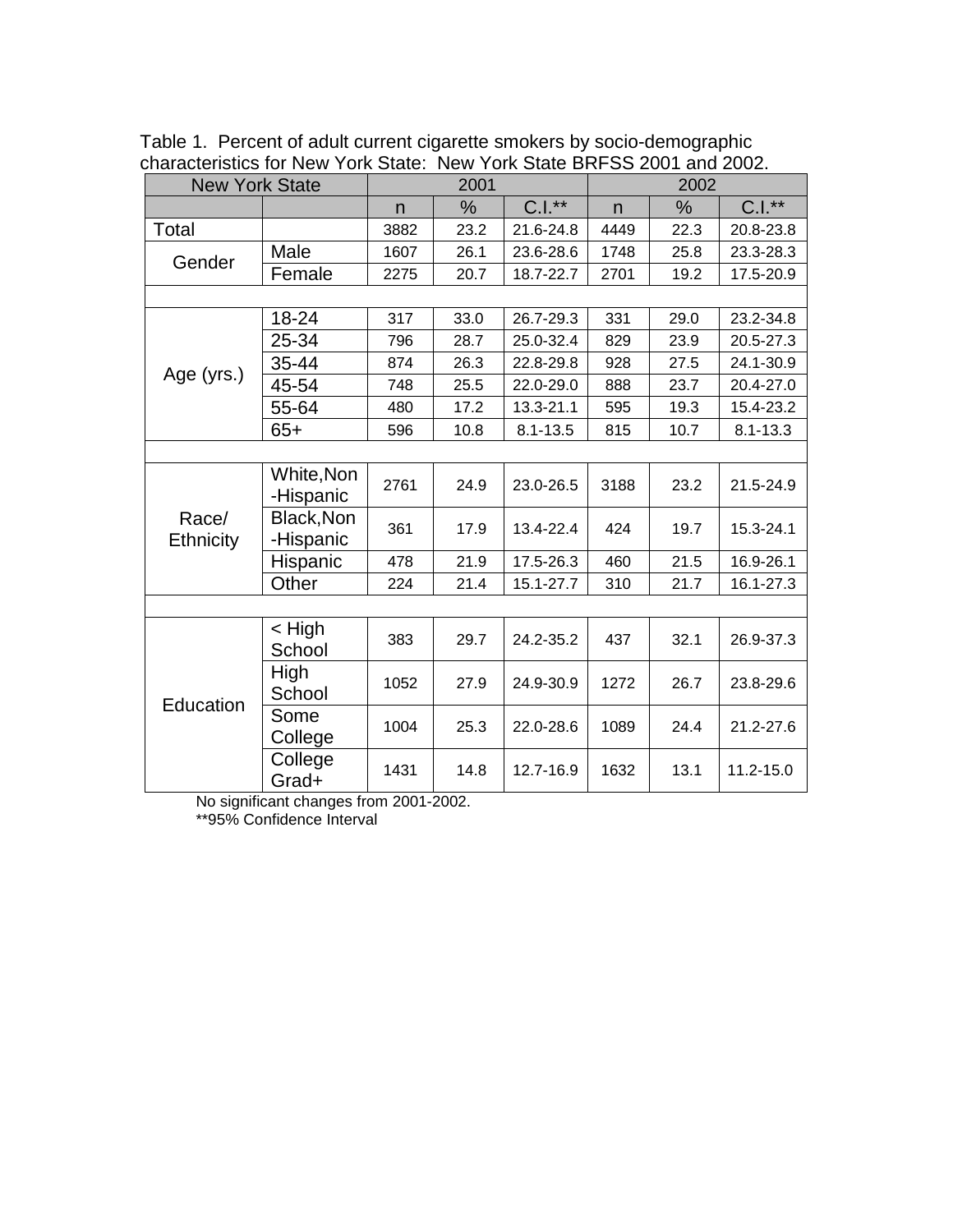| <b>New York City</b> |                         |      | 2001 |              | 2002 |               |               |  |
|----------------------|-------------------------|------|------|--------------|------|---------------|---------------|--|
|                      |                         | n    | %    | $C.I.*$      | n    | $\frac{0}{0}$ | $C.I.**$      |  |
| Total                |                         | 1314 | 21.1 | 18.5-23.7    | 1383 | 18.6          | 16.1-21.1     |  |
|                      | Male                    | 543  | 23.5 | 19.3-27.6    | 508  | 23.2          | 18.8-27.6     |  |
| Gender               | Female                  | 771  | 18.8 | 15.7-21.9    | 875  | 14.9          | $12.1 - 17.7$ |  |
|                      |                         |      |      |              |      |               |               |  |
|                      | $18 - 24*$              | 121  | 29.4 | 20.5-38.3    | 117  | 15.2          | $8.3 - 22.1$  |  |
|                      | 25-34                   | 352  | 23.9 | 18.5-29.3    | 352  | 20.3          | 15.3-25.3     |  |
|                      | 35-44                   | 285  | 21.0 | 15.1-26.9    | 285  | 25.8          | 19.2-32.4     |  |
| Age (yrs.)           | 45-54                   | 229  | 22.7 | 16.2-29.2    | 234  | 16.7          | 11.3-22.1     |  |
|                      | 55-64                   | 150  | 18.5 | 11.6-25.4    | 165  | 22.0          | 13.8-30.2     |  |
|                      | $65+$                   | 149  | 11.1 | 5.6-16.6     | 201  | 9.6           | 4.6-14.6      |  |
|                      |                         |      |      |              |      |               |               |  |
|                      | White, Non<br>-Hispanic | 579  | 25.5 | 21.3-29.7    | 598  | 20.2          | 16.4-24.0     |  |
| Race/<br>Ethnicity   | Black, Non<br>-Hispanic | 240  | 16.4 | 11.2-21.6    | 291  | 15.4          | 10.7-20.1     |  |
|                      | Hispanic                | 340  | 21.6 | 16.5-26.7    | 302  | 18.0          | 12.9-23.1     |  |
|                      | Other                   | 126  | 16.6 | $9.3 - 24.0$ | 159  | 20.3          | 12.1-28.5     |  |
|                      |                         |      |      |              |      |               |               |  |
|                      | < High<br>School        | 193  | 23.1 | 16.2-27.0    | 201  | 22.1          | 15.4-28.8     |  |
| Education            | High<br>School          | 296  | 21.1 | 15.9-26.3    | 328  | 22.2          | 16.6-27.8     |  |
|                      | Some<br>College         | 281  | 21.1 | 15.7-26.5    | 304  | 20.2          | 14.8-25.6     |  |
|                      | College<br>Grad+*       | 540  | 19.7 | 15.6-23.8    | 541  | 12.1          | $9.1 - 15.1$  |  |

Table 2. Percent of adult current cigarette smokers by socio-demographic characteristics for New York City: New York State BRFSS 2001 and 2002.

\*Significant change from 2001-2002, p<0.05.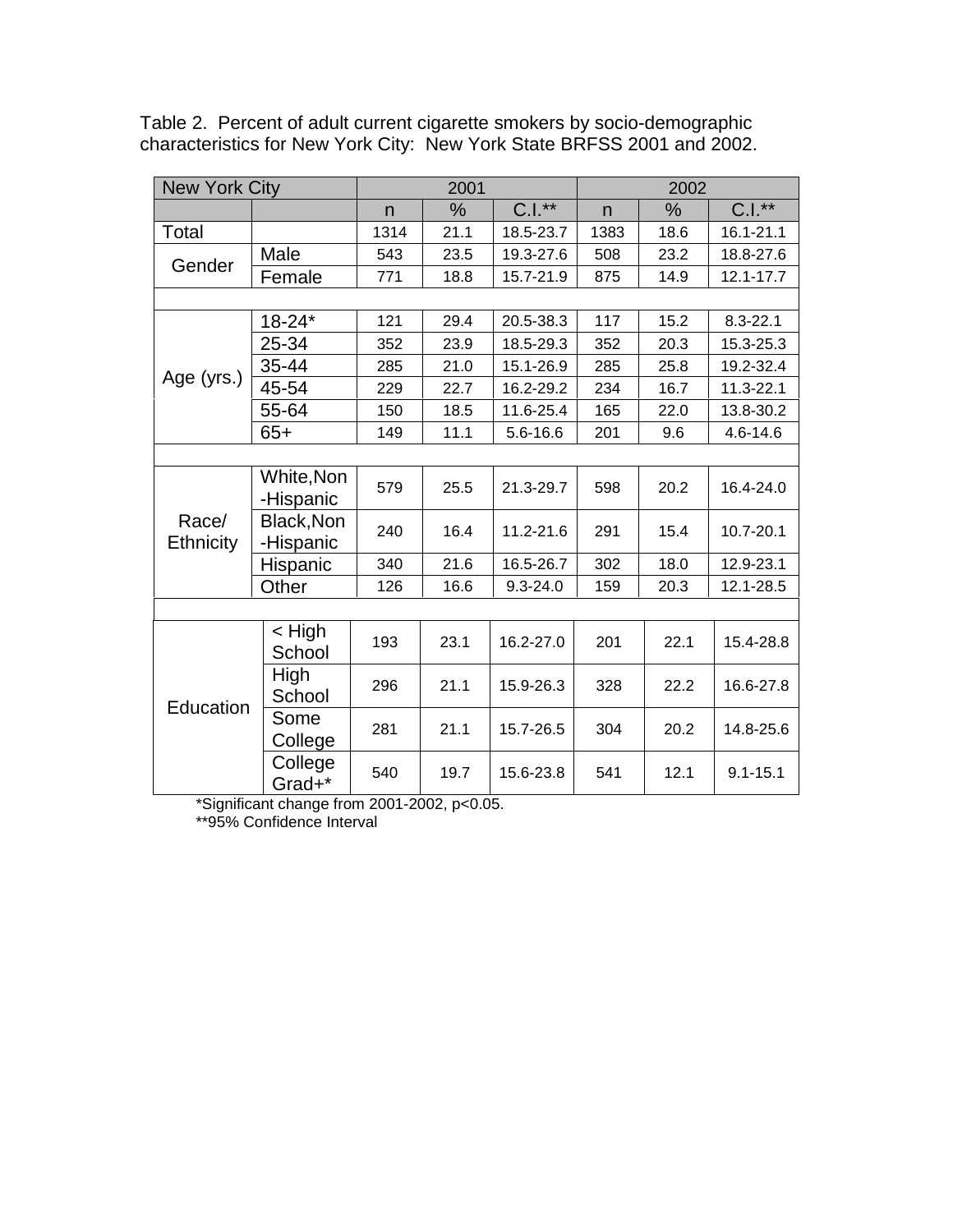| <b>New York State Exclusive</b><br>of New York City |                         |              | 2001 |              | 2002 |               |              |  |
|-----------------------------------------------------|-------------------------|--------------|------|--------------|------|---------------|--------------|--|
|                                                     |                         | $\mathsf{n}$ | %    | $C.I.**$     | n    | $\frac{0}{0}$ | $C.I.**$     |  |
| Total                                               |                         | 2568         | 24.4 | 22.4-26.4    | 3066 | 24.3          | 22.5-26.1    |  |
| Gender                                              | Male                    | 1064         | 27.5 | 24.4-30.6    | 1240 | 27.1          | 24.1-30.1    |  |
|                                                     | Female                  | 1504         | 21.7 | 19.1-24.3    | 1826 | 21.6          | 19.4-23.8    |  |
|                                                     |                         |              |      |              |      |               |              |  |
|                                                     | 18-24                   | 196          | 35.0 | 26.7-43.3    | 214  | 37.8          | 30.8-45.6    |  |
|                                                     | 25-34                   | 444          | 32.6 | 27.7-37.5    | 477  | 26.9          | 22.3-31.5    |  |
|                                                     | 35-44                   | 589          | 29.1 | 24.8-43.4    | 643  | 28.3          | 24.4-32.2    |  |
| Age (yrs.)                                          | 45-54                   | 519          | 27.0 | 22.7-31.3    | 654  | 26.6          | 22.6-30.6    |  |
|                                                     | 55-64                   | 330          | 16.6 | 11.9-21.3    | 430  | 17.9          | 13.8-22.0    |  |
|                                                     | $65+$                   | 447          | 10.6 | $7.5 - 13.7$ | 614  | 11.1          | $8.1 - 14.1$ |  |
|                                                     |                         |              |      |              |      |               |              |  |
|                                                     | White, Non<br>-Hispanic | 2182         | 24.8 | 22.7-26.9    | 2590 | 23.8          | 21.9-25.7    |  |
| Race/<br><b>Ethnicity</b>                           | Black, Non<br>-Hispanic | 121          | 20.8 | 12.2-29.4    | 133  | 28.3          | 19.2-37.4    |  |
|                                                     | Hispanic                | 138          | 22.4 | 14.2-30.6    | 158  | 27.6          | 19.0-36.2    |  |
|                                                     | Other                   | 98           | 27.5 | 17.0-37.9    | 151  | 23.1          | 15.3-30.9    |  |
|                                                     |                         |              |      |              |      |               |              |  |
|                                                     | $<$ High<br>School      | 190          | 37.3 | 29.1-45.5    | 236  | 42.4          | 34.7-50.1    |  |
|                                                     | High<br>School          | 756          | 31.0 | 27.3-34.7    | 944  | 28.8          | 25.4-32.2    |  |
| Education                                           | Some<br>College         | 723          | 27.2 | 23.1-31.1    | 785  | 26.2          | 22.3-30.1    |  |
|                                                     | College<br>Grad+        | 891          | 12.1 | $9.7 - 14.5$ | 1091 | 13.6          | 11.2-16.0    |  |

Table 3. Percent of adult current cigarette smokers by socio-demographic characteristics for New York State exclusive of New York City: New York State BRFSS 2001 and 2002.

No significant changes from 2001-2002.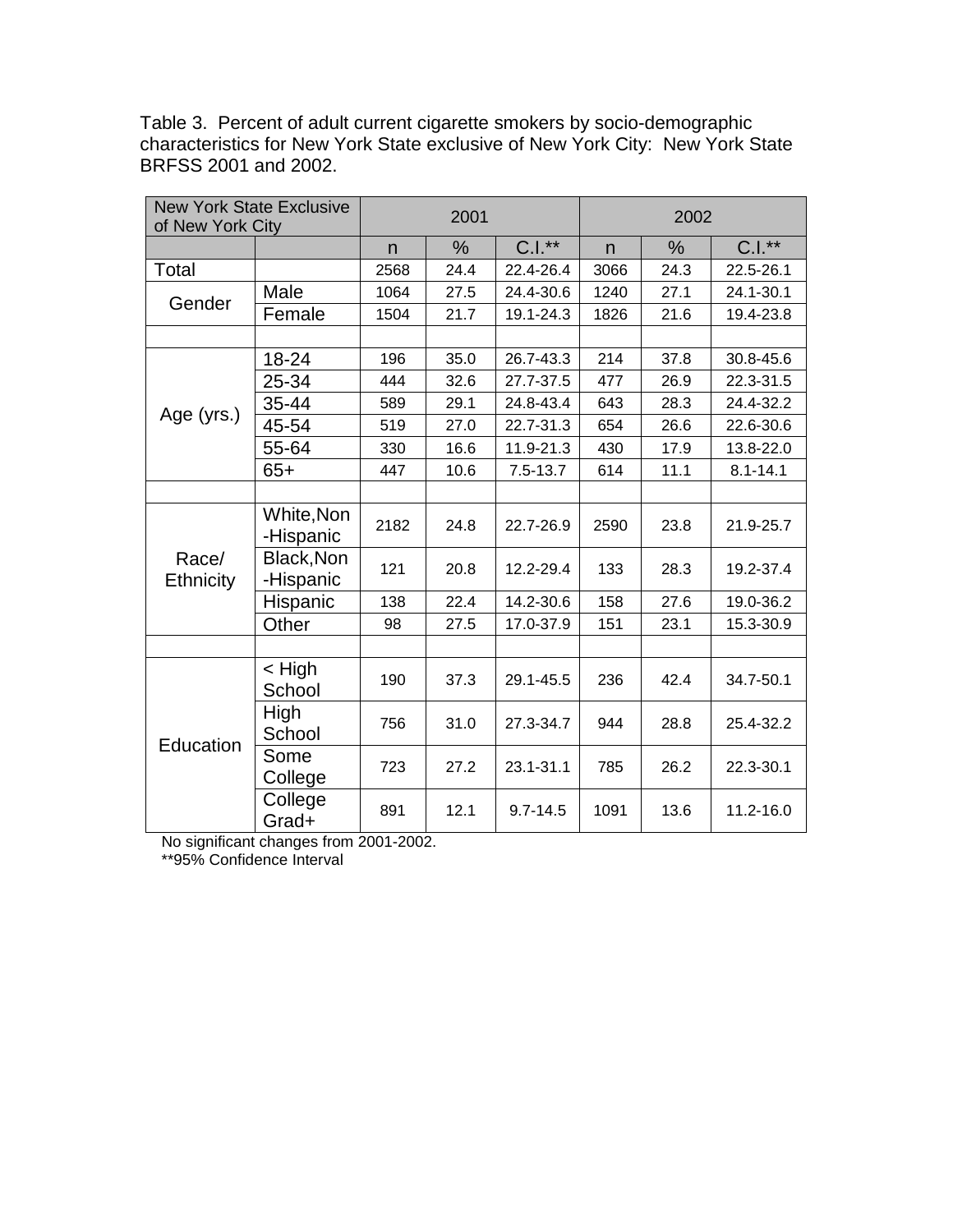



No significant changes from 2001-2002.



**Figure 2. Prevalence of Current Smoking for females by Age: New York State BRFSS 2001-2002**

\* Significant change from 2001-2002, p<0.05.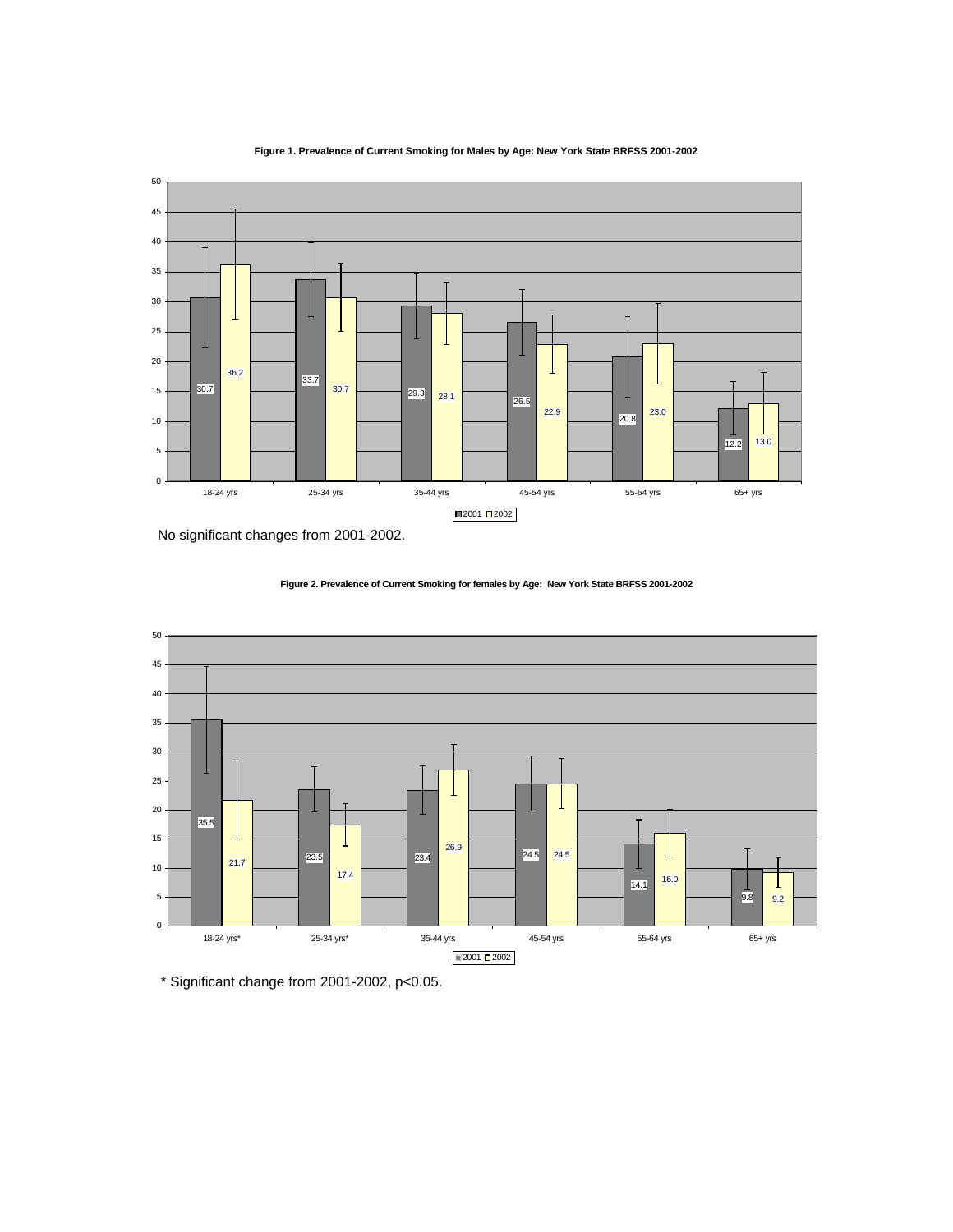Table 4. Prevalence of current, everyday and some day smokers: New York State BRFSS 1996-2002.

| Year | Current     | Everyday     | Some day     |
|------|-------------|--------------|--------------|
|      | Smokers (%) | Smokers (%)* | Smokers (%)* |
| 1996 | 23.3        | 19.2         | 4.0          |
| 1997 | 23.1        | 19.1         | 4.0          |
| 1998 | 24.1        | 18.4         | 5.7          |
| 1999 | 21.8        | 17.0         | 4.8          |
| 2000 | 21.6        | 15.9         | 5.7          |
| 2001 | 23.2        | 16.6         | 6.6          |
| 2002 | 22.3        | 16.9         | 5.4          |

\*Trend analysis indicates significant change from 1996-2002, p<0.05.

Table 5. Prevalence of everyday and some day smokers by region: New York State BRFSS 2001 and 2002.

|                |      | <b>New York State</b> |             |      | <b>New York City</b> |             | <b>Rest of State</b> |      |               |  |
|----------------|------|-----------------------|-------------|------|----------------------|-------------|----------------------|------|---------------|--|
| Year           | n    | $\%$                  | $C.I.*$     | n    | %                    | $C.I.**$    | n                    | %    | $C.I.*$       |  |
| Everyday       |      |                       |             |      |                      |             |                      |      |               |  |
| <b>Smokers</b> |      |                       |             |      |                      |             |                      |      |               |  |
| 2001           | 3882 | 16.6                  | 15.2-18.0   | 1314 | 13.2                 | 16.7-20.3   | 2568                 | 18.5 | $11.1 - 15.3$ |  |
| 2002           | 4449 | 16.9                  | 15.6-18.2   | 1383 | 13.6                 | 11.4-15.8   | 3066                 | 18.6 | 17.0-20.3     |  |
| Someday        |      |                       |             |      |                      |             |                      |      |               |  |
| <b>Smokers</b> |      |                       |             |      |                      |             |                      |      |               |  |
| 2001           | 3882 | 6.6                   | $5.7 - 7.5$ | 1314 | 7.9                  | $6.2 - 9.6$ | 2568                 | 5.9  | $4.9 - 6.9$   |  |
| 2002           | 4449 | 5.4                   | $4.6 - 6.3$ | 1383 | $5.0*$               | $3.6 - 6.4$ | 3066                 | 5.7  | $4.6 - 6.7$   |  |

\*Significant change from 2001-2002, p<0.05.

\*\*95% Confidence Interval

Table 6. Average number of cigarettes smoked per day by current everyday and some day smokers by region: New York State BRFSS 2000 and 2002.

|                            |     | <b>New York State</b> |                |     | <b>New York City</b> |                | <b>Rest of State</b> |      |                |  |
|----------------------------|-----|-----------------------|----------------|-----|----------------------|----------------|----------------------|------|----------------|--|
| Year                       | n   | Avg                   | <b>Std Dev</b> | n   | Avg                  | <b>Std Dev</b> | n                    | Avg  | <b>Std Dev</b> |  |
| Everyday<br><b>Smokers</b> |     |                       |                |     |                      |                |                      |      |                |  |
| 2000                       | 544 | 16.8                  | 9.9            | 157 | 14.1                 | 8.6            | 387                  | 17.9 | 10.2           |  |
| 2002                       | 677 | 16.2                  | 9.7            | 171 | 14.0                 | 9.6            | 506                  | 17.0 | 9.6            |  |
| Someday<br>Smokers         |     |                       |                |     |                      |                |                      |      |                |  |
| 2000                       | 188 | 5.5                   | 5.0            | 79  | 5.3                  | 4.8            | 109                  | 5.6  | 5.3            |  |
| 2002                       | 206 | 5.2                   | 4.8            | 66  | 4.3                  | 3.8            | 140                  | 5.6  | 5.2            |  |

No significant changes from 2000-2002.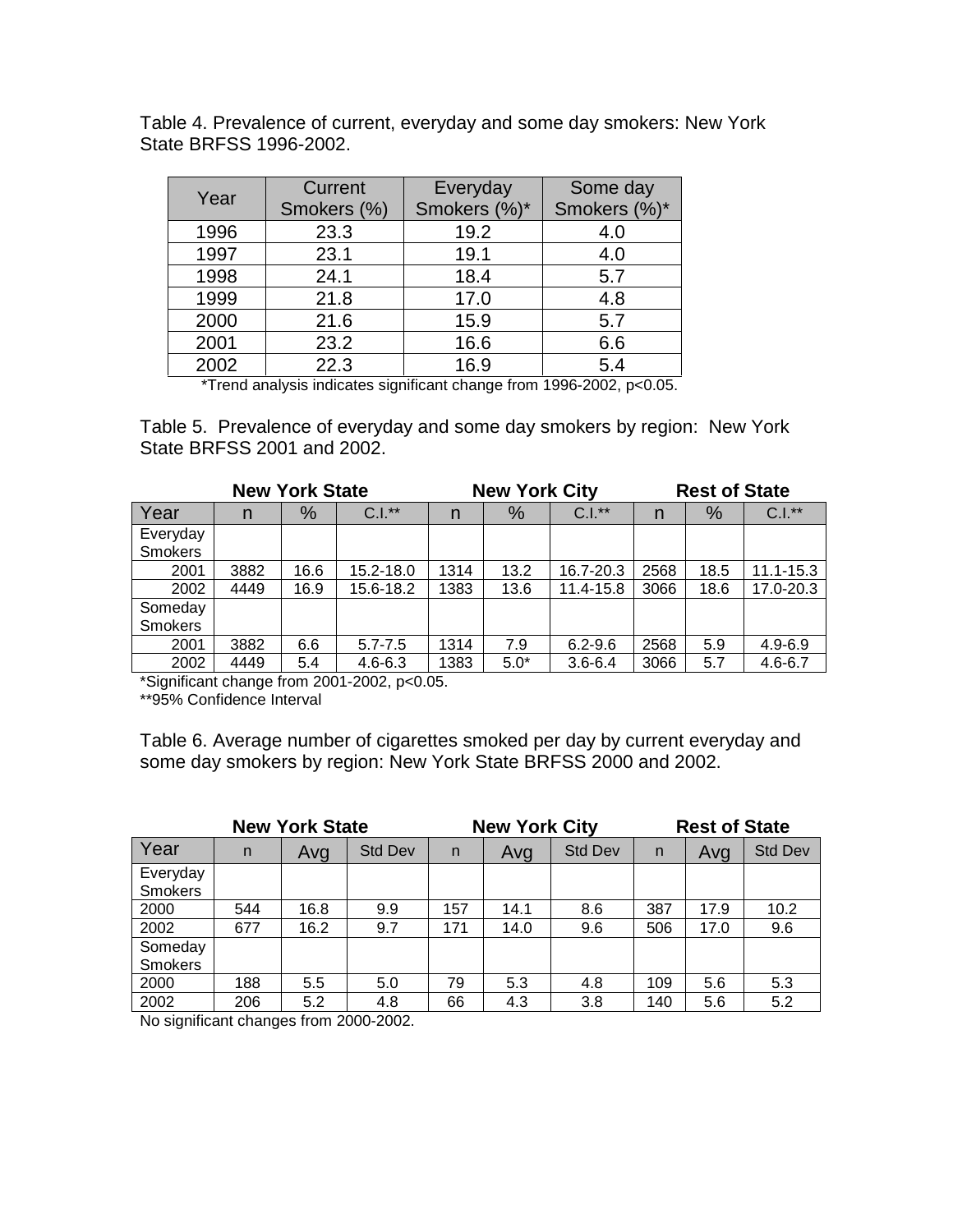|             |      | <b>New York State</b> |             |     | <b>New York City</b> |              |     | <b>Rest of State</b> |             |
|-------------|------|-----------------------|-------------|-----|----------------------|--------------|-----|----------------------|-------------|
|             | n.   | $\%$                  | $C.I.*$     | n   | %                    | $C.I.**$     | n   | $\%$                 | $C.I.**$    |
| Within past |      |                       |             |     |                      |              |     |                      |             |
| month       |      |                       |             |     |                      |              |     |                      |             |
| 2000        | 864  | 2.4                   | $1.2 - 3.5$ | 255 | 3.1                  | $0.7 - 5.5$  | 609 | 2.1                  | $0.8 - 3.3$ |
| 2002        | 1142 | 2.2                   | $1.0 - 3.3$ | 266 | 3.5                  | $0.3 - 6.7$  | 876 | 1.7                  | $0.7 - 2.8$ |
| Within past |      |                       |             |     |                      |              |     |                      |             |
| 3 months    |      |                       |             |     |                      |              |     |                      |             |
| 2000        | 864  | 1.6                   | $0.7 - 2.5$ | 255 | 2.0                  | $1.0 - 3.0$  | 609 | 1.4                  | $0.4 - 2.4$ |
| 2002        | 1142 | 1.9                   | $1.0 - 2.8$ | 266 | 3.7                  | $1.3 - 6.1$  | 876 | 1.3                  | $0.4 - 2.2$ |
| Within past |      |                       |             |     |                      |              |     |                      |             |
| 6 months    |      |                       |             |     |                      |              |     |                      |             |
| 2000        | 864  | 3.7                   | $0.9 - 6.4$ | 255 | 3.2                  | $0.9 - 5.5$  | 609 | 3.9                  | $0.1 - 7.6$ |
| 2002        | 1142 | 3.4                   | $2.1 - 4.8$ | 266 | 3.6                  | $1.3 - 5.9$  | 876 | 3.4                  | $1.8 - 5.0$ |
| Within past |      |                       |             |     |                      |              |     |                      |             |
| year        |      |                       |             |     |                      |              |     |                      |             |
| 2000        | 864  | 5.7                   | $3.8 - 7.6$ | 255 | 7.1                  | $3.0 - 11.2$ | 609 | 5.1                  | $3.1 - 7.1$ |
| 2002        | 1142 | $2.8*$                | $1.8 - 3.9$ | 266 | 4.3                  | $1.6 - 7.1$  | 876 | $2.4*$               | $1.3 - 3.5$ |
| Within past |      |                       |             |     |                      |              |     |                      |             |
| 5 years     |      |                       |             |     |                      |              |     |                      |             |
| 2000        | 864  | 18.6                  | 15.4-21.9   | 255 | 16.6                 | 11.6-21.5    | 609 | 19.5                 | 15.4-23.6   |
| 2002        | 1142 | 15.7                  | 13.2-18.2   | 266 | 16.9                 | 11.1-22.7    | 876 | 15.3                 | 13.2-18.2   |

Table 7. Time since last smoked regularly by those who have smoked 100 cigarettes or more by region: New York State BRFSS 2000 and 2002.

\*Significant change from 2000-2002, p<0.05.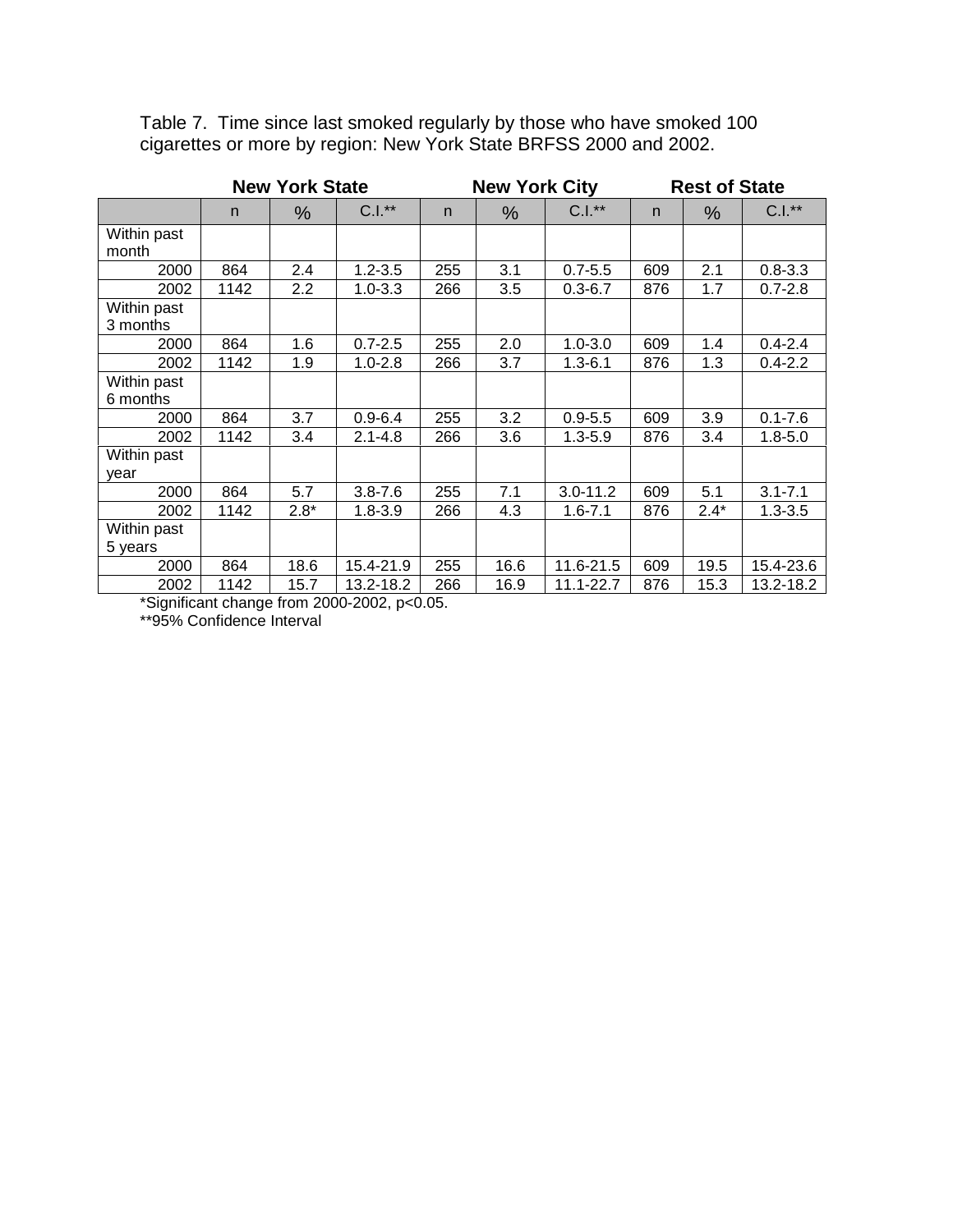#### **Cessation**

The percentage of everyday smokers (those who have smoked 100 cigarettes in their lifetime and now smoke every day) in New York State and New York City who made an attempt to quit smoking in the past 12 months increased significantly from 2001-2002  $(p<0.05)$ . (See Table 8).

Non-significant increases among everyday smokers in New York State who made cessation attempts were also observed when comparing rates by gender and race (see Figure 3). The percent of black smokers who have made a quit attempt in the past 12 months (73.5%) is close to the Healthy People 2010 (HP2010) target for cessation attempts of 75%.

51.1 48.0 48.1 **54.5 1** 53.5 58.9 **58.9** 56.6 54.1 73.5 59.5 0.0 10.0 20.0 30.0 40.0 50.0 60.0 70.0 80.0 90.0 Male Female White Black Hispanic **Percent** ■2001 ■2002

**Figure 3. Percent adult current everyday smokers who have stopped smoking for one day or more in the past 12 months by gender and race: New York State BRFSS 2001-2002**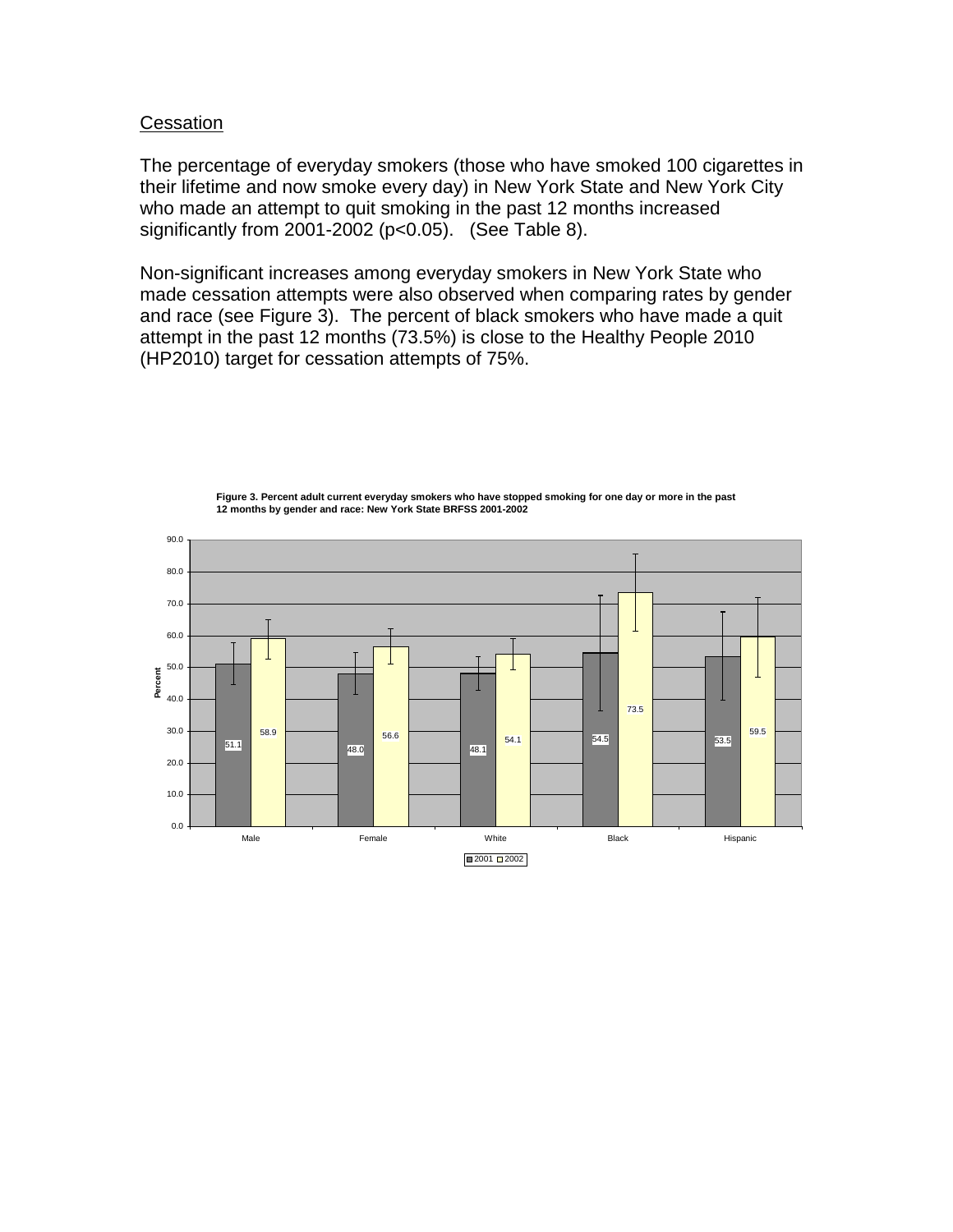|  |  |  |  |  |  |  |  | Table 8. Cessation Attempts By Everyday Smokers: New York State BRFSS 2001 and 2002. |  |
|--|--|--|--|--|--|--|--|--------------------------------------------------------------------------------------|--|
|--|--|--|--|--|--|--|--|--------------------------------------------------------------------------------------|--|

| <b>New York State</b> |     |         |              |      |             |     | <b>Rest of State</b><br><b>New York City</b> |              |      |               |     |      |             |     |       |
|-----------------------|-----|---------|--------------|------|-------------|-----|----------------------------------------------|--------------|------|---------------|-----|------|-------------|-----|-------|
| Year                  | n   | %       | $\pm$ C.I.** |      | n-<br>value | n   | %                                            | $\pm$ C.I.** |      | $p-$<br>value |     | %    | $\pm$ C.I.* |     | value |
| 2001                  | 661 | 49.6    | 4.7          | 2.58 | 0.010       | 175 | 50.8                                         | 8.6          |      |               | 486 | 49.  | 5.6         |     |       |
| 2002                  | 740 | $57.9*$ | 4.2          |      |             | 194 | $64.2*$                                      | 8.1          | 2.23 | 0.026         | 546 | 55.5 | 4.9         | .68 | 0.093 |

\*Significant change from 2001-2002, p<0.05.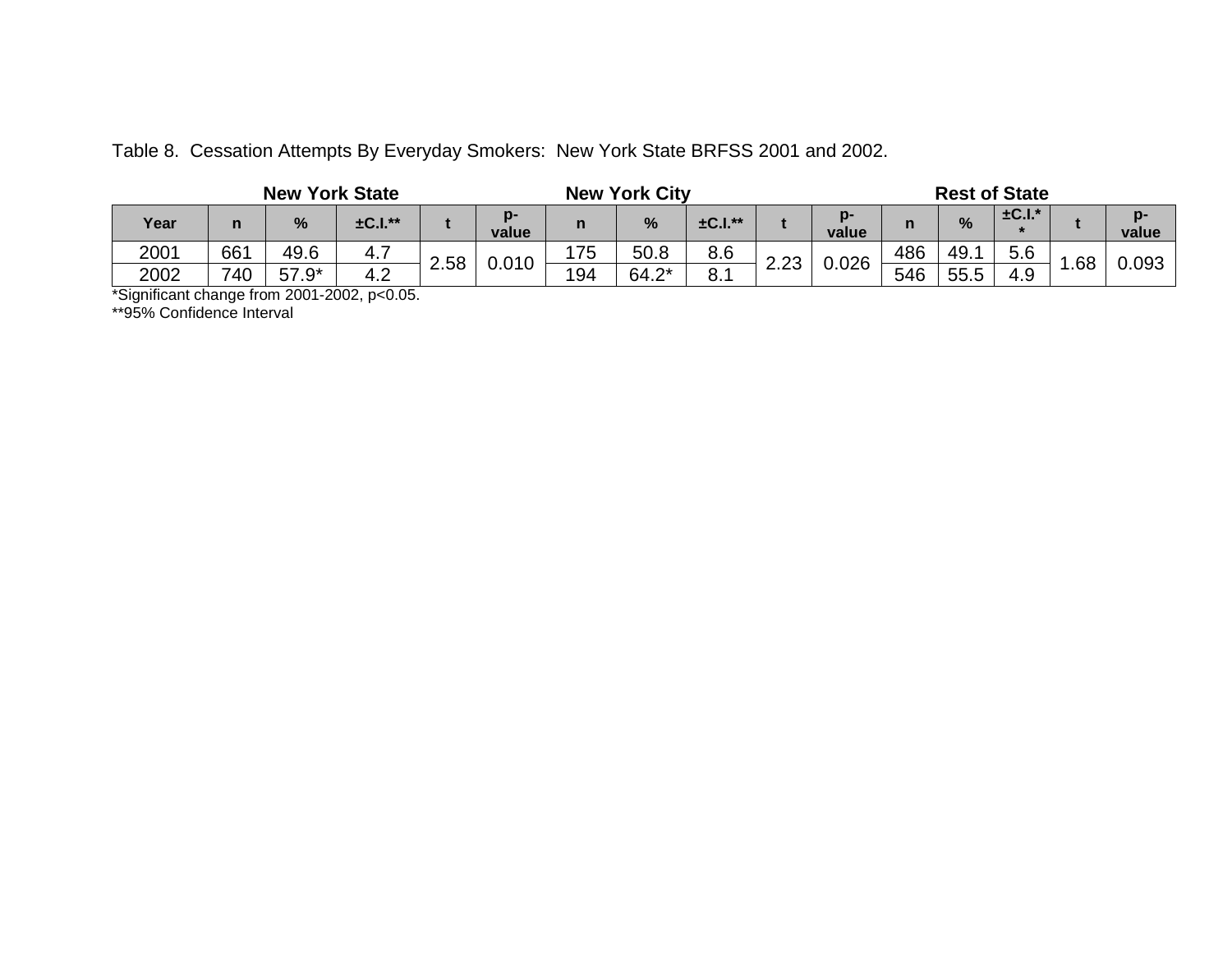# Marketing

The percentage of smokers and former smokers who have heard, read or seen cessation information in various marketing venues increased non-significantly from 2000 to 2002 (see Table 9). Importantly, over 90% of current and former smokers were exposed to cessation information in one or more media outlets. Television or radio reached more than three fourths of the adult population that smoke, while family/friends/coworkers, newspapers and other printed materials, billboards and health care providers reach more than the majority of adult smokers and former smokers (see Table 10).

Table 9. Percent current adult everyday, some day and former smokers who have quit in the past year who report having heard, read or seen any information about quitting smoking in the past 12 months by region: New York State BRFSS 2000 and 2002.

|      |      | <b>New York State</b> |                                                  |     | <b>New York City</b> |           | <b>Rest of State</b> |               |           |  |
|------|------|-----------------------|--------------------------------------------------|-----|----------------------|-----------|----------------------|---------------|-----------|--|
| Year |      | %                     | $C.I.*$                                          |     | %                    | $C.I.*$   |                      | $\frac{0}{6}$ | $C.I.*$   |  |
| 2000 | 528  | 85.8                  | 82.1-89.5                                        | 174 | 82.4                 | 74.8-90.1 | 354                  | 87.3          | 83.3-91.4 |  |
| 2002 | 1009 | 91.4                  | 89.2-93.6                                        | 282 | 89.9                 | 85.6-94.3 | 727                  | 92.0          | 89.5-94.5 |  |
|      |      |                       | $M_{\odot}$ about the surface see from 0000,0000 |     |                      |           |                      |               |           |  |

No significant changes from 2000-2002.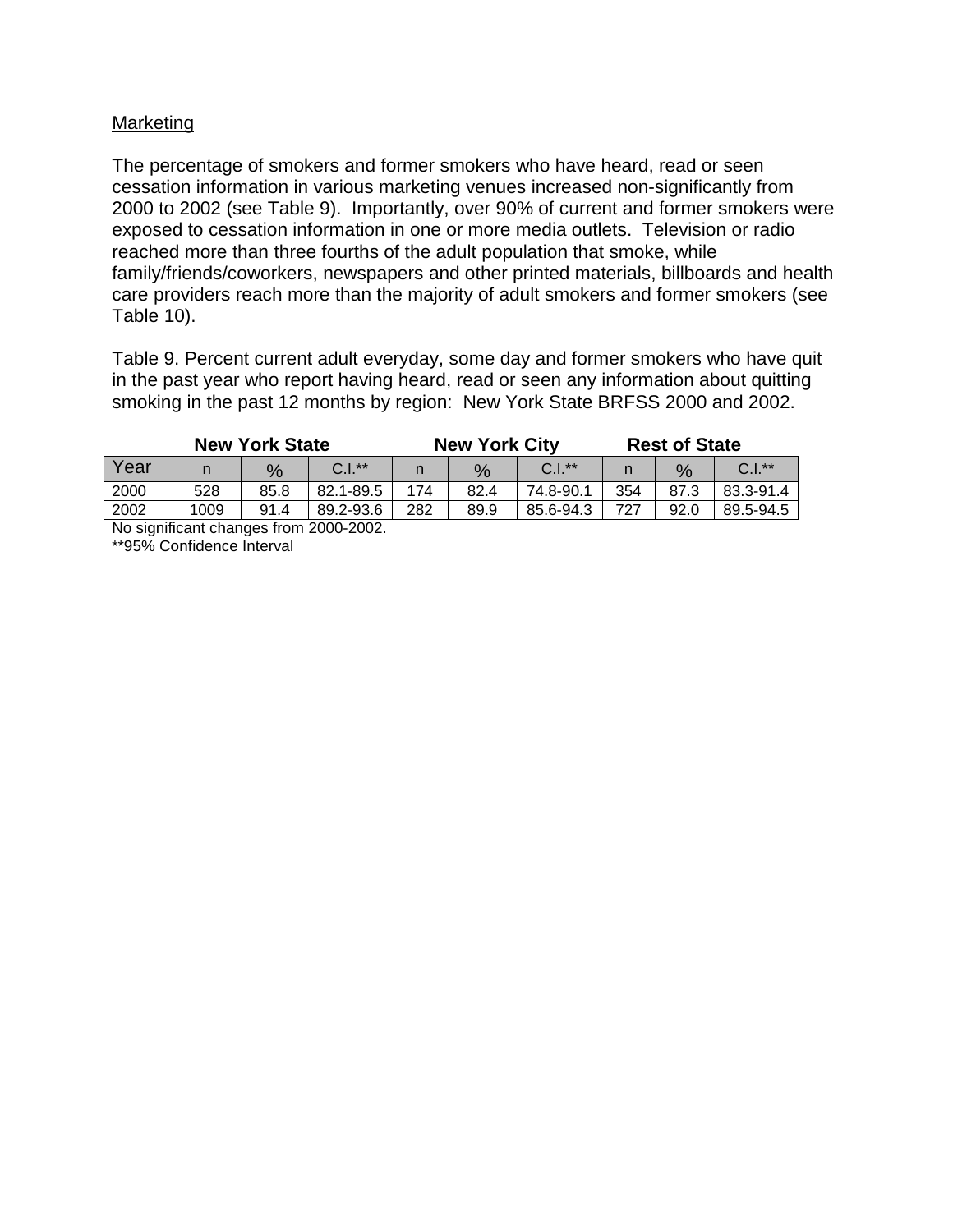Table 10. Percent current adult everyday, some day and former smokers who have quit in the past year who report places where smoking cessation information was read or seen by region: New York State BRFSS 2000 and 2002.

|                                                       | <b>New York State</b> |      |                             |           | <b>New York City</b> |               | <b>Rest of State</b> |      |                  |  |
|-------------------------------------------------------|-----------------------|------|-----------------------------|-----------|----------------------|---------------|----------------------|------|------------------|--|
|                                                       | n                     | %    | $C.I.*$                     | n         | %                    | $C.I.**$      | n.                   | %    | $C.I.*$          |  |
| Television or<br>radio                                |                       |      |                             |           |                      |               |                      |      |                  |  |
| 2000                                                  | 457                   | 85.8 | $82.2 -$<br>89.3            | 149       | 88.5                 | 82.9-94.2     | 308                  | 84.6 | $80.1 -$<br>89.1 |  |
| 2002                                                  | 930                   | 87.6 | $85.1 -$<br>90.1            | 254       | 88.8                 | 83.1-94.4     | 676                  | 87.1 | 84.4-<br>89.8    |  |
| Billboard                                             |                       |      |                             |           |                      |               |                      |      |                  |  |
| 2000                                                  | 458                   | 46.6 | $40.9 -$<br>52.3            | 149       | 54.1                 | 44.9-63.3     | 309                  | 43.4 | $36.4 -$<br>50.4 |  |
| 2002                                                  | 917                   | 55.5 | $51.7 -$<br>59.3            | 251       | 63.2                 | 55.7-70.7     | 666                  | 52.5 | $48.1 -$<br>57.0 |  |
| Doctor, dentist,<br>health care<br>prov.              |                       |      |                             |           |                      |               |                      |      |                  |  |
| 2000                                                  | 458                   | 59.7 | $53.7 -$<br>65.6            | 149       | 62.7                 | 53.7-71.8     | 309                  | 58.3 | $50.8 -$<br>65.8 |  |
| 2002                                                  | 932                   | 58.6 | $54.8 -$<br>62.4            | 255       | 62.1                 | 54.7-69.6     | 677                  | 57.3 | $52.8 -$<br>61.7 |  |
| Family, friend,<br>work                               |                       |      |                             |           |                      |               |                      |      |                  |  |
| 2000                                                  | 458                   | 76.1 | $71.4 -$<br>80.7            | 149       | 76.5                 | 68.6-84.4     | 309                  | 75.9 | $70.2 -$<br>81.6 |  |
| 2002                                                  | 932                   | 64.4 | $60.7 -$<br>68.0            | 255       | 63.6                 | 56.1-71.0     | 677                  | 64.7 | $60.5 -$<br>68.8 |  |
| Newspaper,<br>magazine,<br>brochure,<br>printed mat'l |                       |      |                             |           |                      |               |                      |      |                  |  |
| 2000                                                  | 457                   | 74.4 | 69.8-<br>79.1               | 148       | 79.3                 | 72.5-86.1     | 309                  | 72.4 | 66.4-<br>78.3    |  |
| 2002                                                  | 929                   | 13.0 | $\overline{10.2}$ -<br>15.7 | 253       | 16.9                 | $10.8 - 23.0$ | 676                  | 11.5 | 8.5-14.4         |  |
| Internet                                              |                       |      |                             |           |                      |               |                      |      |                  |  |
| 2000                                                  | 456                   | 13.1 | $9.5 - 16.7$                | 147       | 18.6                 | 10.8-26.4     | 309                  | 10.7 | $7.0 -$<br>14.4  |  |
| 2002                                                  | 929                   | 13.0 | $10.2 -$<br>15.7            | 253       | 16.9                 | 10.8-23.0     | 676                  | 11.5 | $8.5 - 14.4$     |  |
| <b>New York State</b><br>Quitline                     |                       |      |                             |           |                      |               |                      |      |                  |  |
| 2000                                                  | <b>NA</b>             |      |                             | <b>NA</b> |                      |               | <b>NA</b>            |      |                  |  |
| 2002                                                  | 925                   | 5.7  | $4.1 - 7.4$                 | 251       | 6.9                  | $3.6 - 10.1$  | 674                  | 5.3  | $3.4 - 7.2$      |  |

No significant changes from 2000-2002. \*\*95% Confidence Interval

NA – no information available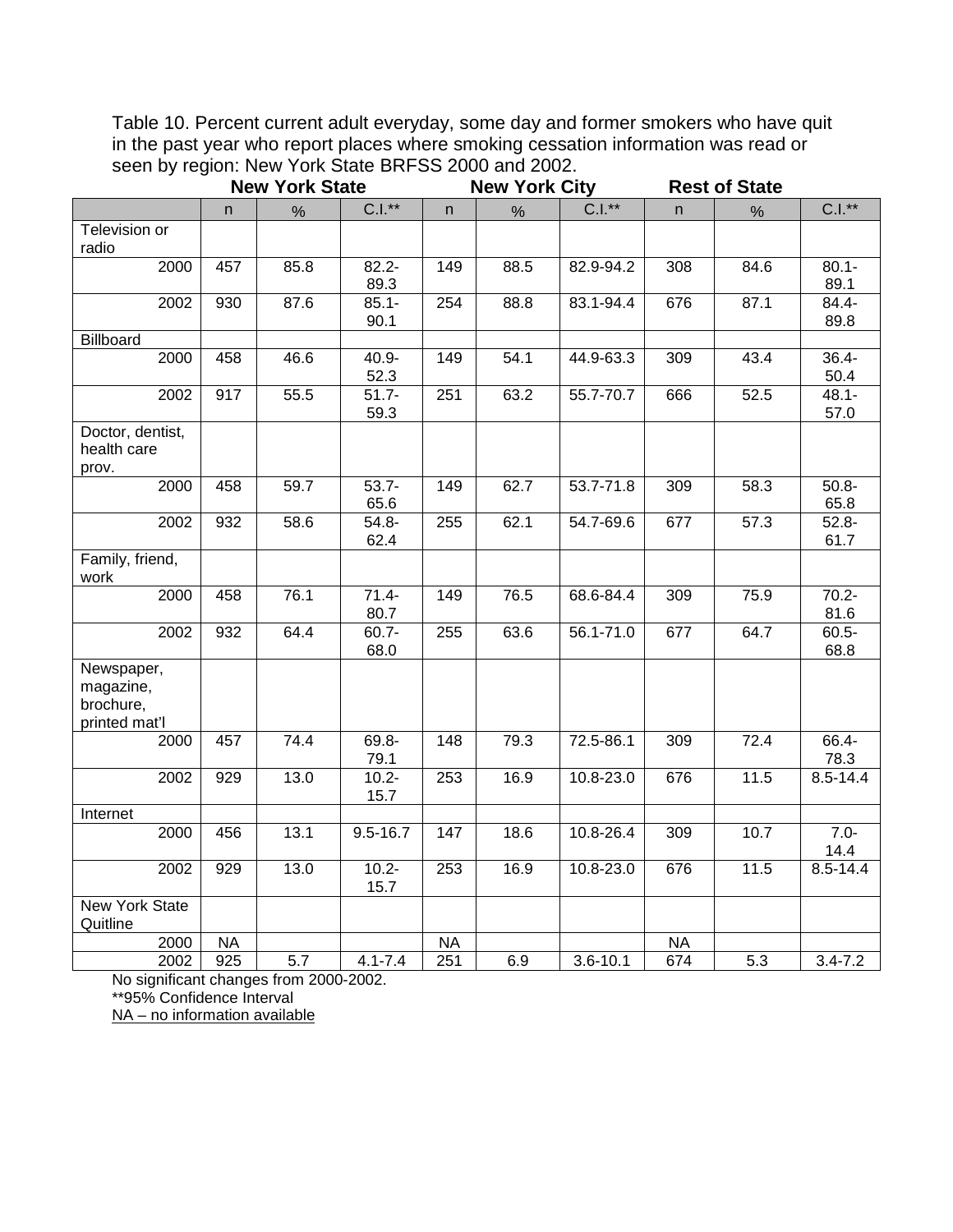## Exposure to Secondhand Smoke

Rules regarding smoking in the home have changed significantly among smokers and non-smokers. The percentage of smokers in New York State who live in homes where smoking is allowed in some places decreased significantly from 33.8% in 2000 to 27.2% in 2002 (p<0.05) and the percent of smokers who live in homes where smoking is not allowed increased significantly from 28.6% in 2000 to 36.1% in 2002 (p<0.05). Smokers in the rest of the state who live in homes where smoking is allowed in some places decreased significantly from 32.3% in 2000 to 25.3% in 2002 (p<0.05) (see Tables 11- 12).

The percentage of non-smokers in New York State who live in homes where smoking is not allowed remained steady at about 73%.

The percentage of New Yorkers employed in jobs where smoking is not allowed did not change between1999 to 2002 (see Table 13). It is important to note that, in July 2003, New York State passed a Clean Indoor Air law prohibiting smoking in most workplaces. These indicators will be closely monitored for the effect on workplace exposure to second-hand smoke.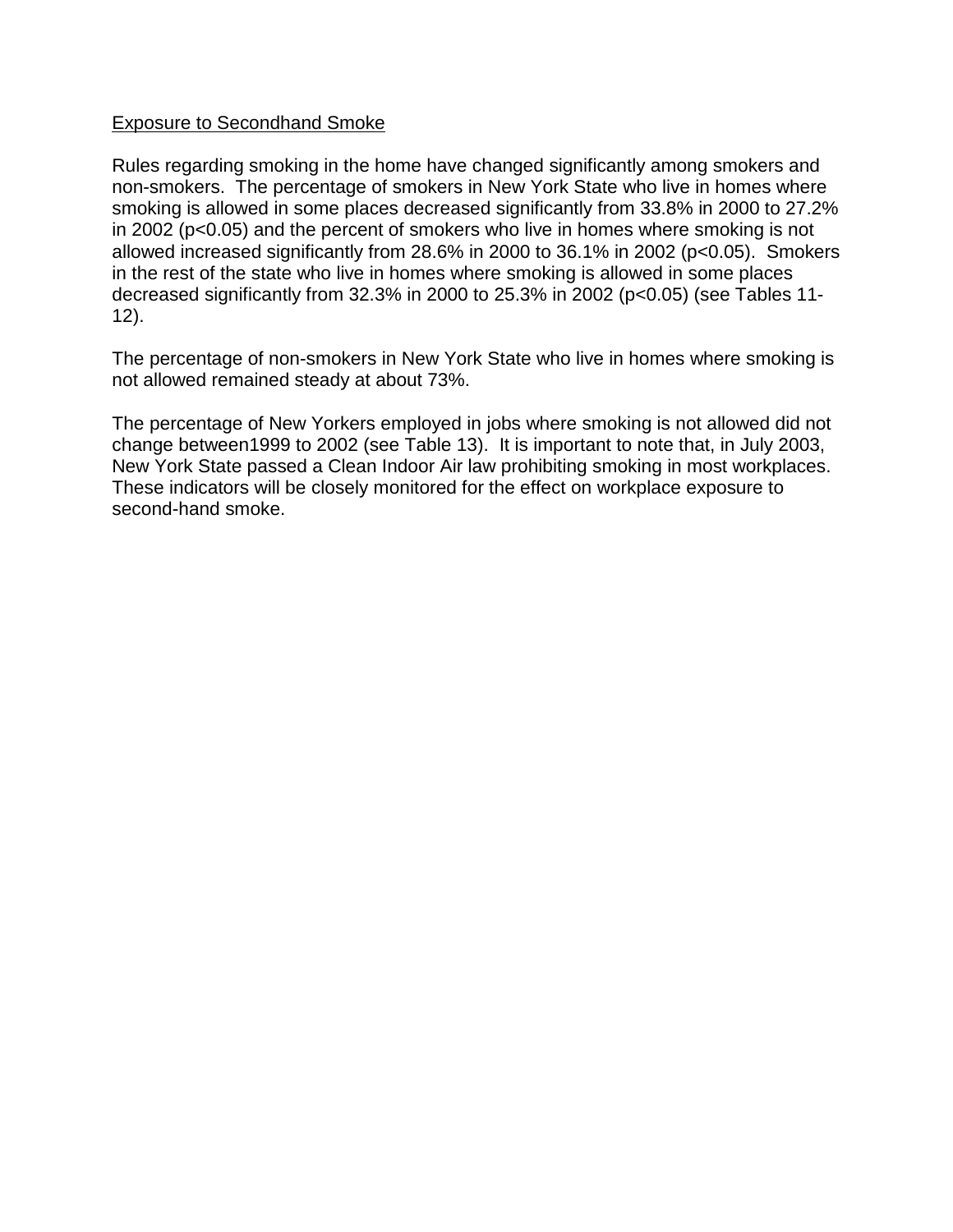Table 11. Percent adults with rules about smoking in the home, by smoking status and region: New York State BRFSS 2000 and 2002

|                        |        |      | <b>New York State</b> |         | <b>New York City</b> |     |         | <b>Rest of State</b> |       |         |              |
|------------------------|--------|------|-----------------------|---------|----------------------|-----|---------|----------------------|-------|---------|--------------|
|                        |        |      | n.                    | %       | $C.I.*$              | n.  | %       | $C.I.*$              | n.    | %       | $C.I.*$      |
|                        |        |      |                       |         |                      |     |         |                      |       |         |              |
|                        | Smoker | 2000 | 470                   | 28.6    | 23.8-33.4            | 151 | 25.4    | 17.3-33.5            | 319   | 30.1    | 24.1-36.1    |
|                        |        | 2002 | 897                   | $36.1*$ | 32.2-40.0            | 241 | 34.3    | 26.4-42.3            | 656   | 36.8    | 32.3-41.3    |
| No one is allowed      |        |      |                       |         |                      |     |         |                      |       |         |              |
| to smoke anywhere      | Non-   | 2000 | ,545                  | 73.7    | 71.7-76.3            | 532 | 75.8    | 71.5-80.1            | 1,013 | 72.5    | 69.2-75.8    |
|                        | smoker | 2002 | 3,237                 | 72.9    | 71.1-74.7            | 999 | 73.6    | 70.3-77.0            | 2,238 | 72.5    | 70.4-74.7    |
|                        |        |      |                       |         |                      |     |         |                      |       |         |              |
|                        | Smoker | 2000 | 470                   | 33.8    | 28.9-38.7            | 151 | 37.2    | 28.1-46.3            | 319   | 32.3    | 26.5-38.1    |
| Smoking is allowed     |        | 2002 | 897                   | $27.2*$ | 23.8-30.7            | 241 | 32.4    | 25.3-39.5            | 656   | $25.3*$ | 21.4-29.1    |
| in some places         |        |      |                       |         |                      |     |         |                      |       |         |              |
|                        | Non-   | 2000 | 1,545                 | 15.2    | 13.1-17.3            | 532 | 14.6    | $11.1 - 18.1$        | 1,013 | 15.6    | 13.0-18.2    |
|                        | smoker | 2002 | 3,237                 | $8.8*$  | $7.6 - 10.0$         | 999 | 10.8    | $8.4 - 13.3$         | 2,238 | $7.8*$  | $6.5 - 9.1$  |
|                        |        |      |                       |         |                      |     |         |                      |       |         |              |
| Smoking is             | Smoker | 2000 | 470                   | 37.5    | 32.5-42.5            | 151 | 37.4    | 28.3-46.5            | 319   | 37.6    | 31.6-43.6    |
| permitted              |        | 2002 | 897                   | 36.7    | 32.9-40.4            | 241 | 33.3    | 26.1-40.5            | 656   | 37.9    | 33.6-42.3    |
| anywhere/***There      |        |      |                       |         |                      |     |         |                      |       |         |              |
| are no rules about     | Non-   | 2000 | ,545                  | 11.1    | $9.3 - 12.9$         | 532 | 9.5     | $6.7 - 12.3$         | 1,013 | 11.9    | $9.6 - 14.2$ |
| smoking in the<br>home | smoker | 2002 | 3,237                 | $18.3*$ | 16.7-19.9            | 999 | $15.5*$ | 12.8-18.3            | 2,238 | $19.7*$ | 17.8-21.6    |

\*Significant change from 2000-2002, p<0.05

\*\*95% Confidence Interval

\*\*\*Additional response

These two responses were combined into one response category for BRFSS 2000 and treated as separate responses for BRFSS 2002. For the purpose of this analysis, the two responses are combined.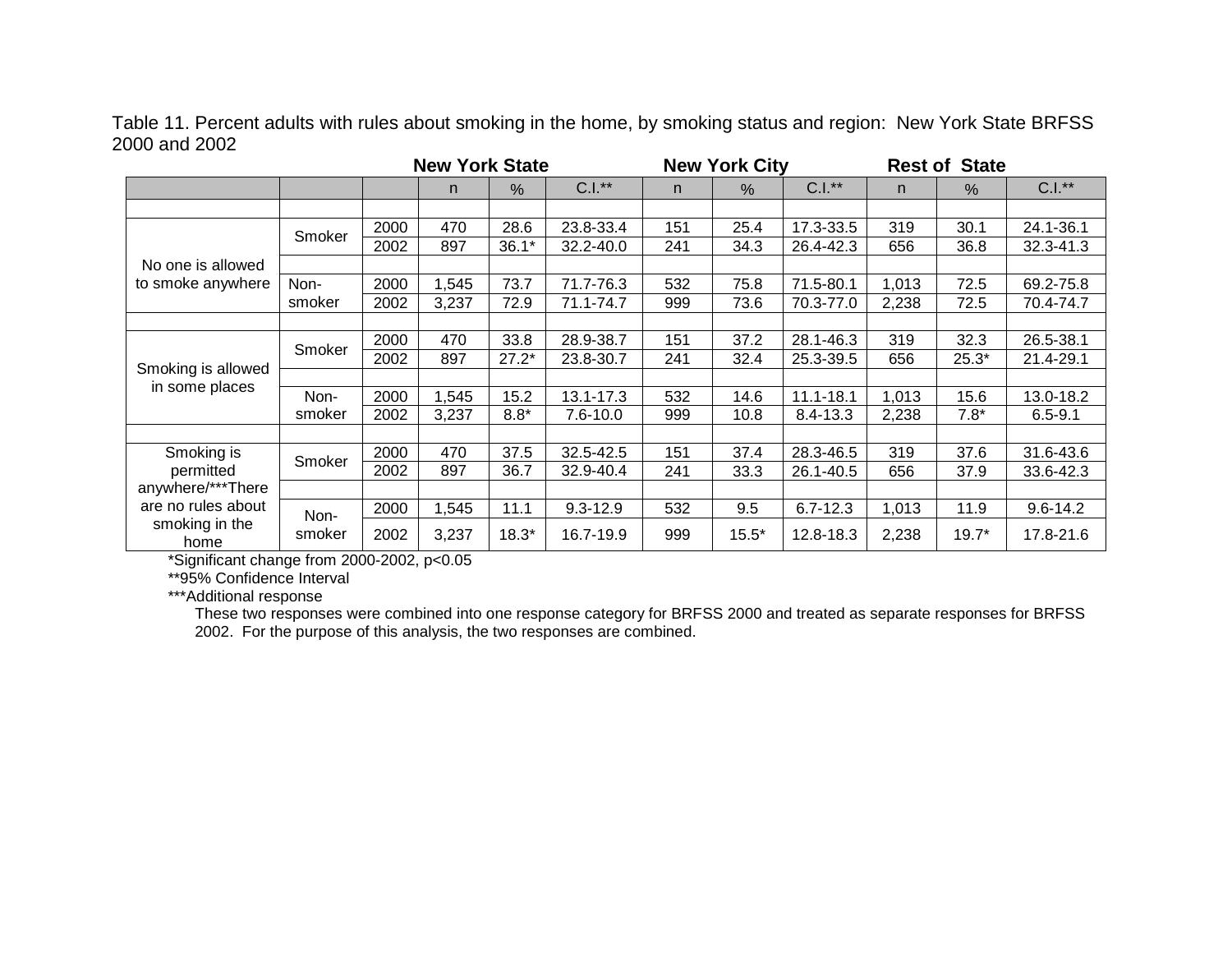Table 12. Test of significance for adults with rules about smoking in the home, by smoking status and region: New York State BRFSS 2001 and 2002.

|                                                                             | <b>New York State</b> |                         |         |               | <b>New York City</b> |                         |         |         | <b>Rest of State</b> |                         |         |             |
|-----------------------------------------------------------------------------|-----------------------|-------------------------|---------|---------------|----------------------|-------------------------|---------|---------|----------------------|-------------------------|---------|-------------|
|                                                                             | $\mathsf{n}$          | $\frac{9}{6}$<br>change | t       | $p-$<br>value | $\mathsf{n}$         | $\frac{9}{6}$<br>change | t       | p-value | $\mathsf{n}$         | $\frac{0}{0}$<br>change | t       | p-<br>value |
| No one is allowed to smoke anywhere                                         |                       |                         |         |               |                      |                         |         |         |                      |                         |         |             |
| Smoker<br>2001                                                              | 470                   | 7.5                     | 2.35    | 0.019         | 151                  | 8.9                     | 1.55    | 0.122   | 319                  | 6.7                     | 1.76    | 0.078       |
| 2002                                                                        | 897                   |                         |         |               | 241                  |                         |         |         | 656                  |                         |         |             |
| Non-smoker<br>2001                                                          | 1,545                 | $-0.8$                  | $-0.51$ | 0.613         | 532                  | $-2.2$                  | $-0.80$ | 0.422   | 1.013                | 0.0                     | $-0.02$ | 0.985       |
| 2002                                                                        | 3,237                 |                         |         |               | 999                  |                         |         |         | 2,238                |                         |         |             |
| Smoking is allowed in some places                                           |                       |                         |         |               |                      |                         |         |         |                      |                         |         |             |
| Smoker<br>2001                                                              | 470                   | $-6.6$                  | $-2.16$ | 0.031         | 151                  | $-4.8$                  | $-0.82$ | 0.415   | 319                  | $-7.1$                  | $-1.99$ | 0.047       |
| 2002                                                                        | 897                   |                         |         |               | 241                  |                         |         |         | 656                  |                         |         |             |
| Non-smoker<br>2001                                                          | 1,545                 | $-6.4$                  | $-5.14$ | 0.000         | 532                  | $-3.8$                  | $-1.73$ | 0.084   | 1.013                | $-7.8$                  | $-5.17$ | 0.000       |
| 2002                                                                        | 3,237                 |                         |         |               | 999                  |                         |         |         | 2,238                |                         |         |             |
| Smoking is permitted anywhere/*There are no rules about smoking in the home |                       |                         |         |               |                      |                         |         |         |                      |                         |         |             |
| Smoker<br>2001                                                              | 470                   | $-0.9$                  | $-0.28$ | 0.780         | 151                  | $-4.1$                  | $-0.70$ | 0.484   | 319                  | 0.4                     | 0.09    | 0.926       |
| 2002                                                                        | 897                   |                         |         |               | 241                  |                         |         |         | 656                  |                         |         |             |
| Non-smoker<br>2001                                                          | 1,545                 | 7.2                     | 5.95    | 0.000         | 532                  | 6.0                     | 3.02    | 0.003   | 1.013                | 7.8                     | 5.14    | 0.000       |
| 2002                                                                        | 3,237                 |                         |         |               | 999                  |                         |         |         | 2,238                |                         |         |             |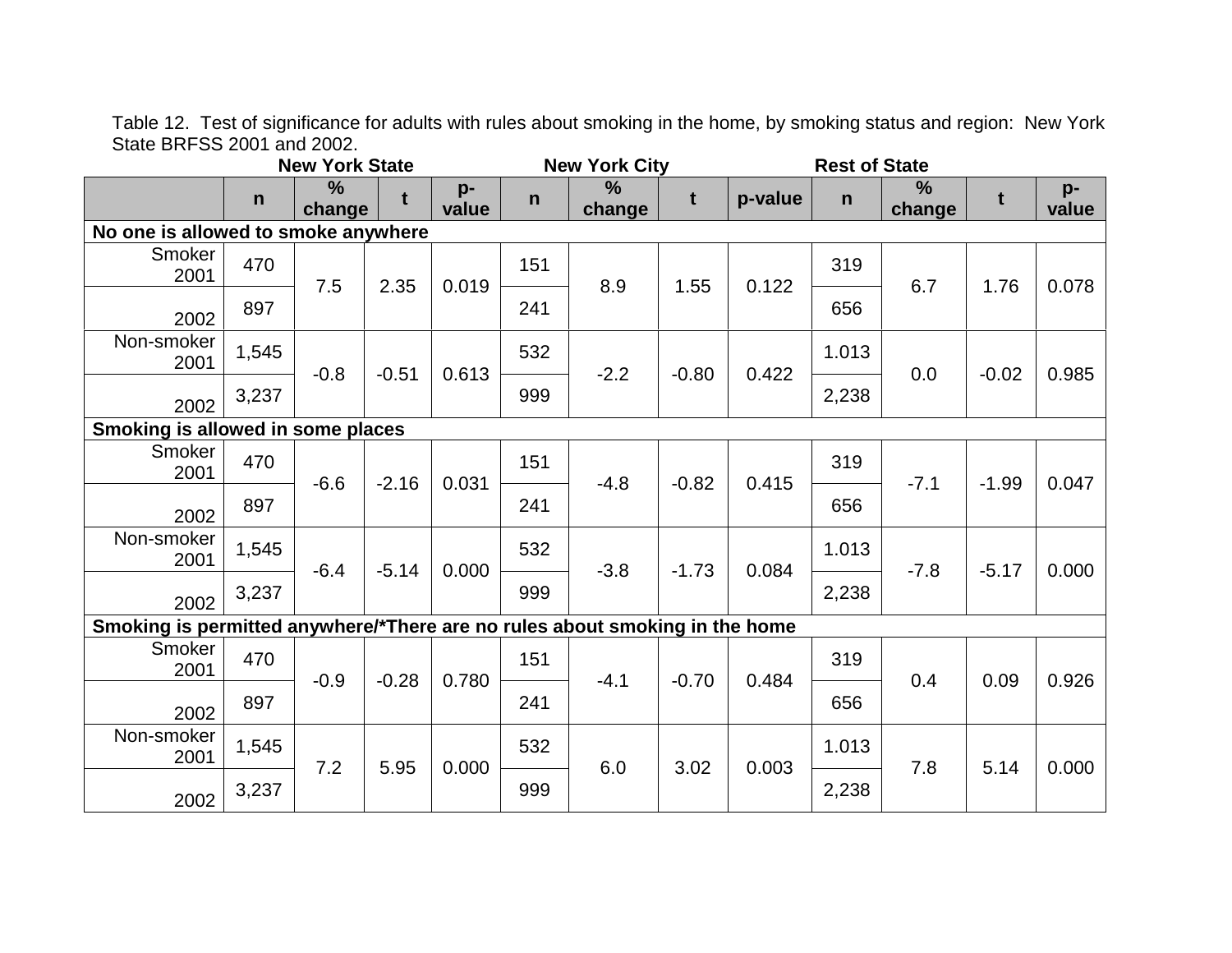Table 13. Workplace smoking policy for work areas by region: New York State BRFSS 1999 and 2002.

|                      | <b>New York State</b> |      |              |     |      | <b>New York City</b> | <b>Rest of State</b> |      |              |
|----------------------|-----------------------|------|--------------|-----|------|----------------------|----------------------|------|--------------|
|                      | n                     | $\%$ | $C.I.**$     | n   | $\%$ | $C.I.*$              | n.                   | %t   | $C.I.**$     |
| Not allowed in work  |                       |      |              |     |      |                      |                      |      |              |
| areas                |                       |      |              |     |      |                      |                      |      |              |
| 1999                 | 1,253                 | 83.7 | 81.3-86.1    | 451 | 85.6 | 81.9-89.3            | 802                  | 82.6 | 79.5-85.7    |
| 2002                 | 2,069                 | 81.3 | 79.1-83.4    | 636 | 78.3 | 73.9-82.6            | 1,433                | 82.8 | 80.5-85.1    |
| Allowed in some work |                       |      |              |     |      |                      |                      |      |              |
| areas                |                       |      |              |     |      |                      |                      |      |              |
| 1999                 | 1,253                 | 10.1 | $8.1 - 12.1$ | 451 | 8.4  | $5.4 - 114$          | 802                  | 11.1 | $8.5 - 13.7$ |
| 2002                 | 2,069                 | 11.2 | $9.5 - 12.9$ | 636 | 12.0 | $8.6 - 15.3$         | 1,433                | 10.8 | 8.9-12.7     |
| Allowed in all work  |                       |      |              |     |      |                      |                      |      |              |
| areas                |                       |      |              |     |      |                      |                      |      |              |
| 1999                 | 1,253                 | 1.8  | $0.9 - 2.7$  | 451 | 1.4  | $0.2 - 2.6$          | 802                  | 2.1  | $0.9 - 3.3$  |
| 2002                 | 2,069                 | 1.8  | $1.0 - 2.5$  | 636 | 1.9  | $0.2 - 3.5$          | 1,433                | 1.7  | $0.9 - 2.5$  |
| No official policy   |                       |      |              |     |      |                      |                      |      |              |
| 1999                 | 1,253                 | 4.4  | $3.1 - 5.7$  | 451 | 4.6  | $2.4 - 6.8$          | 802                  | 4.2  | $2.7 - 5.7$  |
| 2002                 | 2,069                 | 5.8  | $4.5 - 7.1$  | 636 | 7.9  | 4.9-10.9             | 1,433                | 4.7  | $3.5 - 6.0$  |

No significant changes from 1999-2002.